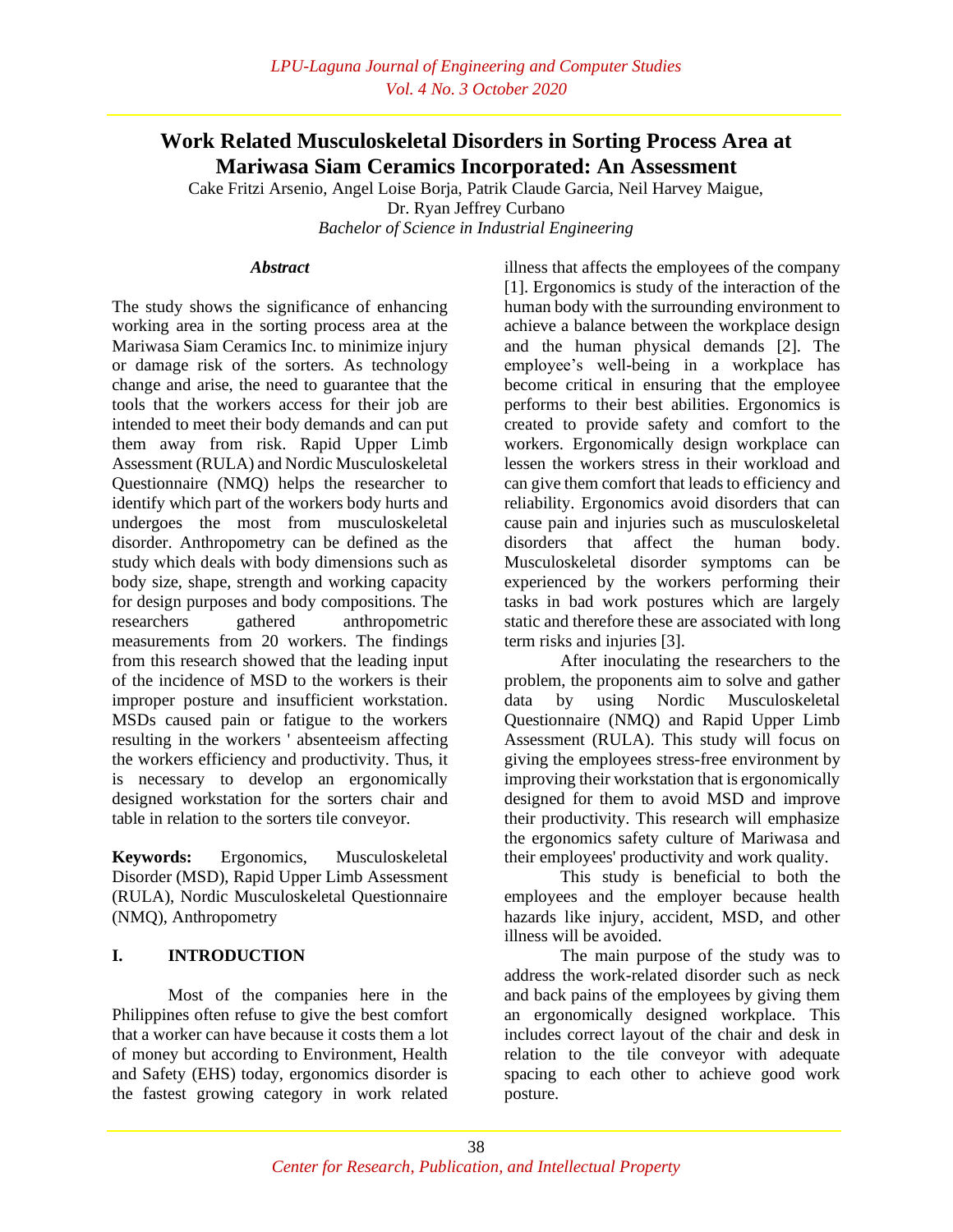### Figure 1. Conceptual Framework **Objectives of the Study**

The focus of the study was to assess work-related musculoskeletal disorders in the sorting process area at Mariwasa Siam Ceramics Incorporated. Specifically, the study sought to identify the physical condition experienced by the workers; assess the work posture of the workers using RULA (Rapid Upper Limb Assessment); identify the root cause of physical discomfort; develop an ergonomically designed workstation for the workers; and evaluate the effectiveness of the design for the workers.

### **II. METHODOLOGY**

This study used applied research as it aims at finding a solution for an immediate problem facing a society or a business organization, whereas fundamental research is mainly concerned with generalizations and with the formulation of a theory. Since the researchers used applied research; improvements are implemented in the company. Mariwasa Siam Ceramics is located at Brgy. San Antonio, Santo Tomas, Batangas and was founded in March 1966. Established by brothers Emerson and Edison Coseteng, the company was founded on the vision of producing ceramic products that would meet world standards for beauty and durability.

The participants of the study are the collaborative team of the company, Engr. Enriquez the Assistant Vice President in the Operations Department, Engr. Kristel Mendoza, and the 20 sorters from the sorting process area of Mariwasa Inc. The sorting process caught the attention of the researchers because of the worker's working posture and workstation that makes them uncomfortable. After observing the company, the researchers discussed and proposed the alleged problem about workstation and work posture of the sorters to the team leader and manager. The study had its main objective of reducing the risk factor of workers. The data gathered were analyzed using different tools. RULA worksheet and Nordic Musculoskeletal Questionnaire were used to define the risk factor

affecting quality and productivity. The researchers used to assess anthropometric measures to help evaluate workers' growth and nutritional status. The researchers compared the concepts and applications of percentiles and Z scores and their strengths and limitations.

### **III. RESULTS AND DISCUSSIONS**

### **Level of Physical Condition Experienced by Workers**

|       | Body<br><b>Dimensions</b> | Mean | Interpretation | Rank |
|-------|---------------------------|------|----------------|------|
| Left  | Upper Arm                 | 3.20 | Moderate Pain  | 11   |
|       | Lower Arm                 | 3.20 | Moderate Pain  | 11   |
|       | Wrist                     | 3.75 | Strong Pain    | 4    |
|       | Trunk                     | 3.55 | Strong Pain    | 6.5  |
|       | Leg                       | 3.35 | Strong Pain    | 8.5  |
| Right | Upper Arm                 | 3.20 | Moderate Pain  | 11   |
|       | Lower Arm                 | 3.15 | Moderate Pain  | 13   |
|       | Wrist                     | 3.60 | Strong Pain    | 5    |
|       | Trunk                     | 3.55 | Strong Pain    | 6.5  |
|       | Leg                       | 3.35 | Strong Pain    | 8.5  |
|       | Neck                      | 3.85 | Strong Pain    | 3    |
|       | Upper Back                | 4.25 | Severe Pain    | 2    |
|       | Lower Back                | 4.45 | Severe Pain    |      |

Table 1. Physical condition of the body

Table 4 shows that lower back had the highest assessment with the mean of 4.45 which described as severe pain. Lower right arm had the lowest assessment with a mean of 3.15 and described as moderate pain. These results are from the 20 sorters that the researchers surveyed. According to the National Institute of Neurological Disorders and Stroke (NINDS), low back pain is the most common cause of jobrelated disability. Due to various sudden movements or poor body mechanics while lifting heavy objects, most low back pain is the result of injury, such as muscle sprains or strains [4].

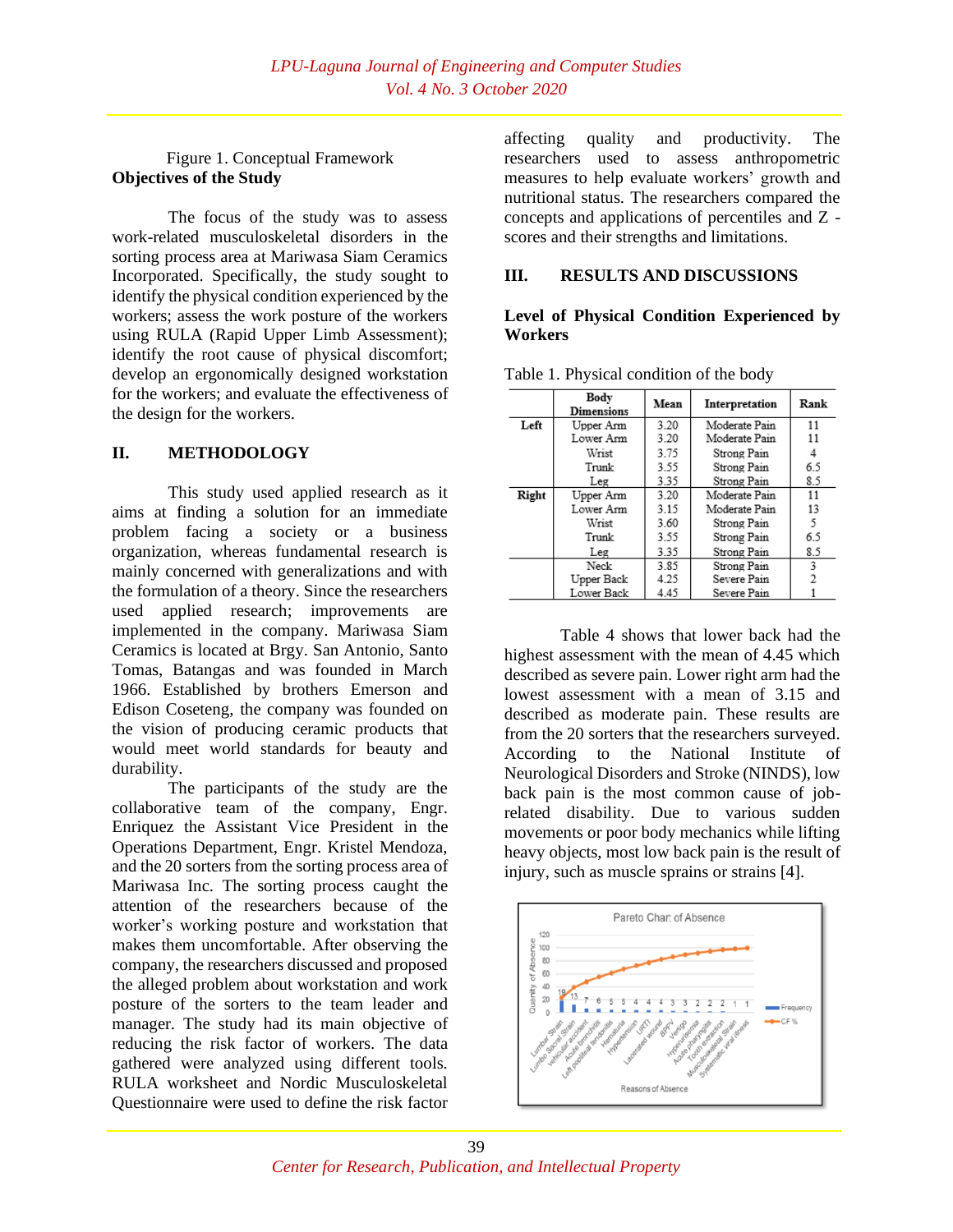### Figure 2. Pareto analysis of sick leaves as of April and May 2019

According to the International Journal of Industrial Ergonomics, various lumbar postures and individual flexibilities can cause musculoskeletal disorders when sitting. While performing seated tasks, people should exercise caution about lumbar posture [5].

Figure 2 displays that the most to the least reason of sick leaves. The bars represent individual values which are arranged in descending order while the line represents the cumulative frequency in percent. Through the Pareto Chart, it was recognized that the lumbar strain is the most occurring reason of absence of workers which is the priority in this study.

#### **Work Posture Analysis**



Figure 3. Workers' current work posture

Figure 3 demonstrates the workers' current work posture. Normally, workers do not consciously maintain normal posture. Poor posture can lead to excessive strain on postural muscles and may even cause them to relax, when held in certain positions for long periods of time [6].

Table 5. Assessment on the posture of sitting workers using rapid upper limb body assessment  $(RIII \Delta)$ 

| <b>Group A</b>   | <b>Body Part</b>             | <b>Score</b>   | <b>Comments</b>                                                                                      |
|------------------|------------------------------|----------------|------------------------------------------------------------------------------------------------------|
|                  | <b>Upper Arms</b>            |                | Shoulder is raised up to 45° on marking the tiles                                                    |
| Left             | <b>Lower Arms</b>            | $1 + 1$        | Lower arm is ranging 60° to 100° across the<br>midline of the body and out to the side               |
|                  | Wrist                        | 2              | Wrist bends away from the midline                                                                    |
|                  | <b>Wrist Twist</b>           |                | No wrist twisting is required                                                                        |
| Score Left A: 3  |                              |                |                                                                                                      |
|                  | <b>Upper Arms</b>            | 3              | Shoulder is raised from 45° to 90 ° on<br>marking the tiles                                          |
| <b>Right</b>     | <b>Lower Arms</b>            | $2 + 1$        | Lower arm is ranging 60° and more than<br>100° across the midline of the body and out<br>to the side |
|                  | Wrist                        | $\overline{2}$ | Wrist bends away from the midline                                                                    |
|                  | <b>Wrist Twist</b>           |                | No wrist twisting is required                                                                        |
| Score Right A: 4 |                              |                |                                                                                                      |
|                  | <b>Neck</b>                  | $2 + 1 + 1$    | The neck bends down from 10° to 20° as<br>well as twisted and side-bent                              |
| <b>Group B</b>   | Trunk                        | $2 + 1$        | The trunk is twisted and bends from 0 to 20                                                          |
|                  | Legs                         | $\overline{2}$ | The positions of the lower limbs are<br>appropriate for the sorters                                  |
| Score B: 6       |                              |                |                                                                                                      |
| <b>Group A</b>   | Force                        | $\bf{0}$       | There is no handling of materials                                                                    |
|                  | <b>Muscle Use</b>            |                | Action is repeated more than 4 times per minute                                                      |
|                  | Posture Score A: $(3+0) = 3$ |                |                                                                                                      |
|                  | Force                        | 0              | There is no handling of materials                                                                    |
|                  | <b>Muscle Use</b>            |                | Action is repeated more than 4 times per minute                                                      |
|                  | Posture Score B: $(4+1) = 5$ |                |                                                                                                      |
|                  |                              |                | <b>Grand Total Score: 7</b>                                                                          |

Table 5 indicates the posture score of the workers. The researchers evaluated each body part using the RULA worksheet, for the group A, the left upper and lower arms, as well as the wrist, scores with 2, and 1 for wrist twist. For the right upper and lower arms, the score is 3, the wrist with a score of 2 and wrist twist with 1. For group B, the neck, trunk, and legs were evaluated with scores of 4, 2, and 1 respectively. Based on the total score, four action levels, indicating the level of intervention required to reduce the risk of injury, are suggested: action level 1, posture is acceptable; action level 2, further investigation is needed, and changes may be needed; action level 3, investigation and changes are required soon; and action level 4, investigation and changes are required immediately [7].



Figure 4. Current sorter's workstation (back view)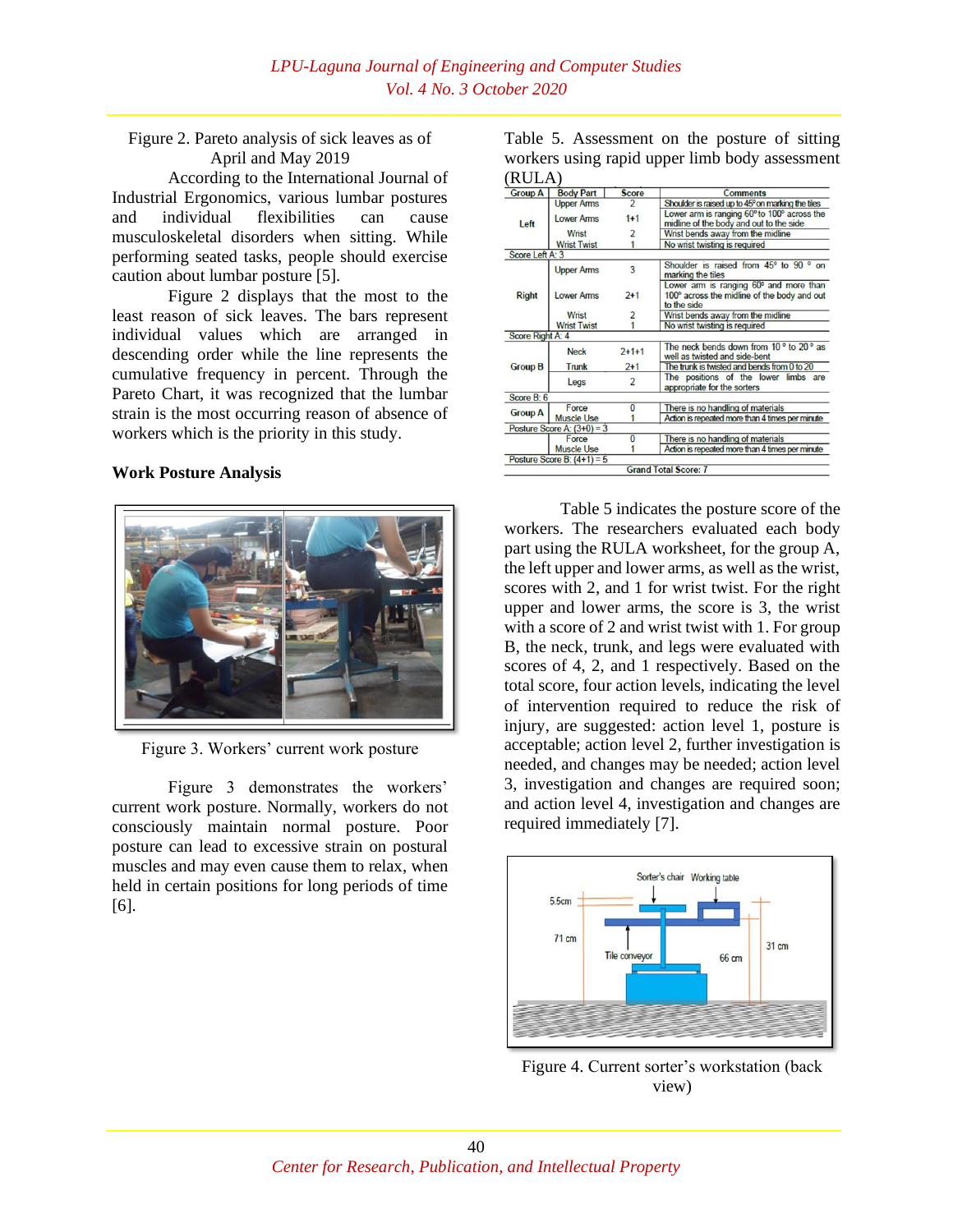According to Niebel's Methods, Standards, and Work Design, the primary guideline is to design the workplace to accommodate most individuals about structural size of the human body [8].

The current workstation of a sorter from the back point of view is shown in Figure 4. Measuring from the edge of the conveyor to the floor, the height is 66cm. The height of the chair from the floor to the seat pan is 71cm so that the sorter can see the tiles for inspection in the conveyor. The materials of the chair are made of mild steel.



Figure 5. Actual current chair and table

Figure 5 shows the actual current chair and table used by sorters in the workplace. The chair has no backrest, and the table is too low, making sorters uncomfortable while working.



Figure 6. Current table and chair with the sorters

As shown in Figure 6, the work posture of the sorters is uncomfortable using the former chair and table.

### **Root Cause Analysis**

Table 6. Why-why analysis of musculoskeletal disorder

| Problem                     | 1 <sup>st</sup> Why                                    | 2 <sup>nd</sup> Why                                                             | 3rd Why | Corrective<br>Action                                          |
|-----------------------------|--------------------------------------------------------|---------------------------------------------------------------------------------|---------|---------------------------------------------------------------|
| Musculoskeletal<br>disorder | Frequent<br>twisting<br>body in the table<br>workplace | Unbalanced<br>and proportion of workplace<br>bending of the the body and design | Poor    | Developed an<br>ergonomically-<br>designed chair<br>and table |

Table 6 shows the breakdown of different minor problems to solve and determined the root cause of MSD. It also shows that the cause of MSD is repetitive twisting and bending in the workplace because of the awkward working posture due to poor design of workplace. Whywhy analysis is a great tool to analyze and identify the root cause of the problem while connecting it to minor problems. According to the Department of Industrial Engineering and Operations Research, having an ergonomically designed chair and table allows workers to work comfortably and decreases the chance of suffering back injuries such as unbalanced proportion of workers' body [9].

# **Ergonomically Designed Chair and Table**

|         | Table 7. Anthropometric measurements for |  |
|---------|------------------------------------------|--|
| sitting |                                          |  |

|                                            |                         |                                | $n = 20$                     |                                |                                |
|--------------------------------------------|-------------------------|--------------------------------|------------------------------|--------------------------------|--------------------------------|
| Anthropometric<br><b>Measurements (cm)</b> | Mean<br>$\mathsf{(cm)}$ | Std. Dev.<br>(c <sub>m</sub> ) | 5 <sup>m</sup><br>Percentile | 50 <sup>th</sup><br>Percentile | 95 <sup>th</sup><br>Percentile |
| <b>Popliteal Height</b>                    | 35.90                   | 4.37                           | 28.73                        | 35.90                          | 43.07                          |
| <b>Shoulder Height</b>                     | 24.64                   | 4.29                           | 17.60                        | 24.64                          | 31.68                          |
| <b>Hip Breadth</b>                         | 33.85                   | 3.25                           | 28.52                        | 33.85                          | 39.18                          |
| Elbow-to-Elbow Breadth                     | 33.92                   | 2.95                           | 29.08                        | 33.92                          | 38.76                          |
| <b>Buttock Popliteal Depth</b>             | 42.96                   | 3.42                           | 37.35                        | 42.96                          | 48.57                          |
| <b>Thigh Clearance</b>                     | 12.86                   | 3.00                           | 7.94                         | 1286                           | 17.78                          |
| <b>Sitting Elbow Height</b>                | 21.84                   | 4.53                           | 1441                         | 26.37                          | 29.27                          |
| <b>Functional Forward Reach</b>            | 70.04                   | 6.28                           | 59.74                        | 76.32                          | 80.34                          |
| <b>Buttock-Knee Depth</b>                  | 52.65                   | 4.11                           | 45.91                        | 56.76                          | 59.39                          |
| <b>Sitting Eye Height</b>                  | 72.08                   | 5.28                           | 63.42                        | 77.36                          | 80.74                          |
| <b>Sitting Height</b>                      | 77.73                   | 6.02                           | 67.86                        | 83.75                          | 87.60                          |
| <b>Knee Height</b>                         | 48.75                   | 7.25                           | 36.86                        | 56.00                          | 60.64                          |

The anthropometric measurements of the worker at the sorting processing area are in Table 7. It shows that the sitting height is the highest mean of 77.73cm. and the knee height for the standard deviation with the value of 7.25cm. Also, the sitting height has the highest measurement for the 5th percentile, 50th percentile, and 95th percentile with measures of 67.86cm., 83.75cm., and 87.60cm., respectively.

Table 8. Measurement of the relevant dimensions of table and chair

| <b>Dimensions</b>       | <b>Actual</b><br><b>Measurement (cm)</b> | <b>Measurement</b>                                                                            | Anthropometric<br><b>Measurement (cm)</b> |
|-------------------------|------------------------------------------|-----------------------------------------------------------------------------------------------|-------------------------------------------|
| Seat Height             | $30 - 55$                                | 5 <sup>th</sup> to 95 <sup>th</sup> percentile<br>of the popliteal height<br>+ shoe allowance | $29.39 - 45.40$                           |
| <b>Seat Depth</b>       | 43                                       | 95 <sup>th</sup> percentile of the<br>hip breadth                                             | 39.15                                     |
| <b>Back Rest Height</b> | 37                                       | 95 <sup>m</sup> percentile of the<br>sitting shoulder height                                  | 31.68                                     |
| <b>Back Rest Width</b>  | 41                                       | 95 <sup>th</sup> percentile of the<br>hip breadth                                             | 39.18                                     |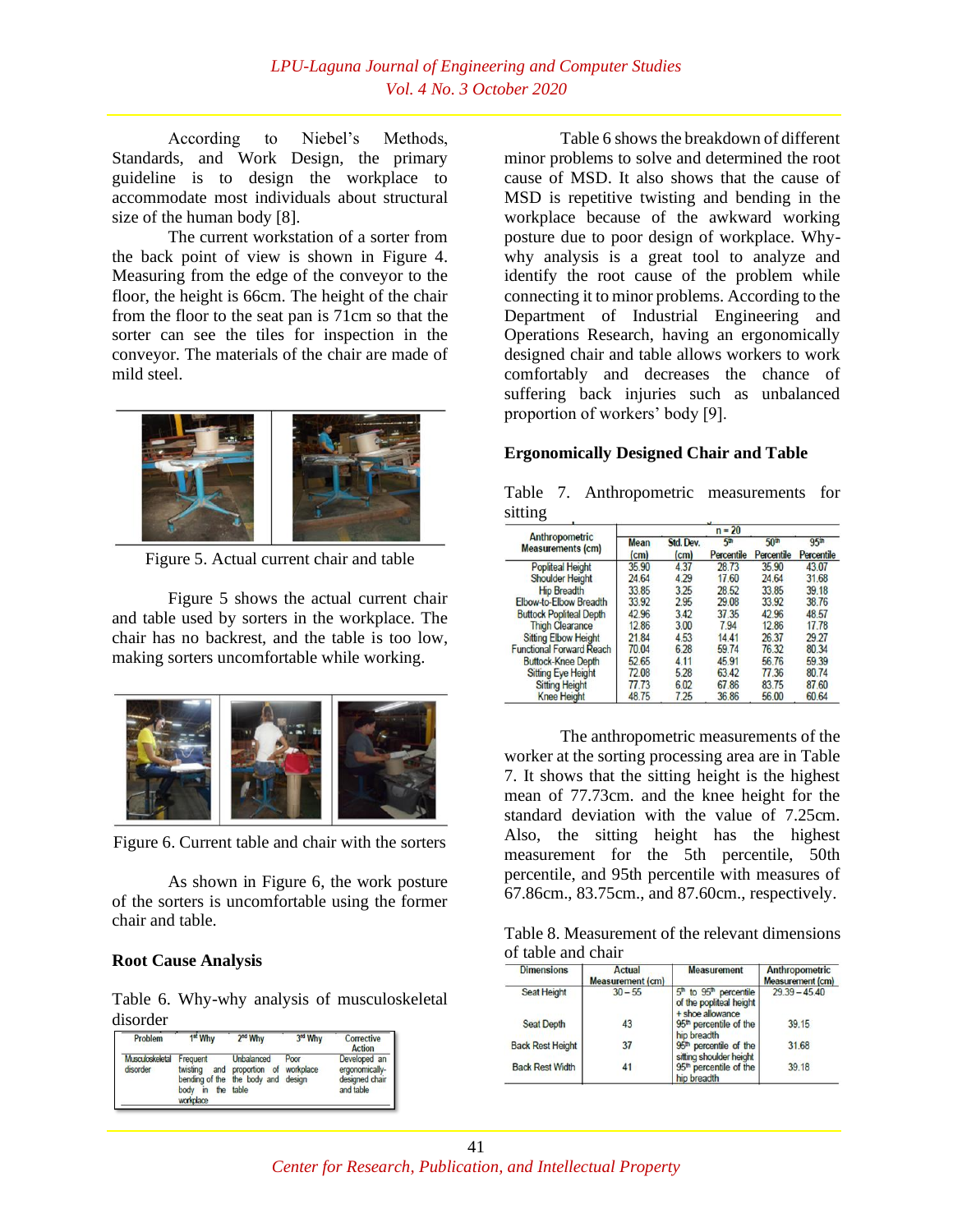Table 8 shows that the seat height adjustable from 30cm to 55cm is sufficient for the 5th percentile and the 95th percentile to evaluate each chair measurement in the workstation. Consequently, it may be convenient for both percentiles to sit for the seat height and the sorter's legs to strongly touch the galvanized iron plate. The seat height allows a suitable footrest to support the feet of the sorter comfortably [10].



Figure 7. Proposed chair with desk

The proposed working chair with desk in the sorter's workstation is shown in Figure 7. From the seat pan that is made of round mild steel with a diameter of 37cm to a foamed seat pan measuring 46x43cm2 with a foamed backrest measuring 41x37cm2. The height of the seat is adjustable from minimum of 130cm to maximum 150cm with respect to the floor. A desk made of stainless-steel measuring 30x40cm2 is attached to the chair that is also adjustable depending on the sorter's convenience. The height of the desk can be adjusted ranging from 48cm to 57cm with respect to the top of the seat pan. The angle of the desk is adjustable from 0o to 60o. The horizontal distance of the desk to the backrest is 50cm.

### **Ergonomically Designed Chair and Desk Work Posture Analysis**

|       | Body<br>Dimensions | Mean | Interpretation | Rank |
|-------|--------------------|------|----------------|------|
| Left  | Upper Arm          | 1.80 | Slight Pain    | 11   |
|       | Lower Arm          | 1.90 | Slight Pain    | 8    |
|       | Wrist              | 2.10 | Slight Pain    |      |
|       | Trunk              | 2.40 | Slight Pain    |      |
|       | Leg                | 1.85 | Slight Pain    | 9.5  |
| Right | Upper Arm          | 1.85 | Slight Pain    | 9.5  |
|       | Lower Arm          | 1.50 | No Pain        | 13   |
|       | Wrist              | 1.55 | No Pain        | 12   |
|       | Trunk              | 2.55 | Slight Pain    | 3    |
|       | Leg                | 2.65 | Moderate Pain  |      |
|       | Neck               | 2.60 | Moderate Pain  | 2    |
|       | Upper Back         | 2.25 | Slight Pain    | 6    |
|       | Lower Back         | 2.30 | Slight Pain    |      |

Table 9. Physical condition of the body

Table 9 indicates the worker's body parts' physical condition after they used the ergonomically designed chair and table. It has an evaluation of 1.80 and 1.85 for the left and right upper arm with an interpretation of slight pain. As well as for the left and right lower arm with an interpretation of slight pain that has an evaluation of 1.90 and 1.50. The left and right wrist, both with an interpretation of slight pain and evaluation of 2.10 and 1.55. Left trunk with 2.40 and right trunk with 2.55 with the interpretation of slight pain and moderate pain, respectively. Slight pain for the left leg with 1.85 and moderate pain with 2.65. For the upper back, lower back, and neck all with interpretations of slight pain and with evaluations of 2.25, 2.30, and 2.60, respectively. These results are from the 20 sorters that the researchers surveyed.

Table 10. Assessment on the posture of sitting workers using rapid upper limb body assessment  $(DIII \Lambda)$ 

|                  | <b>Body Part</b>             | Score          | <b>Comments</b>                                                                                      |  |  |
|------------------|------------------------------|----------------|------------------------------------------------------------------------------------------------------|--|--|
|                  | <b>Upper Arms</b>            |                | Shoulder is raised up to 45° on marking the tiles                                                    |  |  |
| Left             | <b>Lower Arms</b>            | $1 + 1$        | Lower arm is ranging 60° to 100° across<br>the midline of the body and out to the side               |  |  |
|                  | Wrist                        | 2              | Wrist bends away from the midline                                                                    |  |  |
|                  | <b>Wrist Twist</b>           |                | No wrist twisting is required                                                                        |  |  |
| Score Left A: 3  |                              |                |                                                                                                      |  |  |
|                  | <b>Upper Arms</b>            | $\overline{2}$ | Shoulder is raised from 45° to 90 ° on<br>marking the tiles                                          |  |  |
| <b>Right</b>     | <b>Lower Arms</b>            | $1 + 1$        | Lower arm is ranging 60° and more than<br>100° across the midline of the body and<br>out to the side |  |  |
|                  | Wrist                        | 2              | Wrist bends away from the midline                                                                    |  |  |
|                  | <b>Wrist Twist</b>           |                | No wrist twisting is required                                                                        |  |  |
| Score Right A: 3 |                              |                |                                                                                                      |  |  |
|                  | <b>Neck</b>                  |                | The neck bends down from 0° to 10°                                                                   |  |  |
| <b>Group B</b>   | Trunk                        |                | The trunk is not bending at all.                                                                     |  |  |
|                  | Legs                         |                | The positions of the lower limbs are<br>appropriate for the sorters.                                 |  |  |
| Score B: 1       |                              |                |                                                                                                      |  |  |
| <b>Group A</b>   | Force                        | n              | There is no handling of materials.                                                                   |  |  |
|                  | <b>Muscle Use</b>            |                | Action is repeated more than 4 times per minute.                                                     |  |  |
|                  | Posture Score A: $(3+1) = 4$ |                |                                                                                                      |  |  |
|                  | Force                        | n              | There is no handling of materials.                                                                   |  |  |
| <b>Group B</b>   | <b>Muscle Use</b>            |                | Action is repeated more than 4 times per minute.                                                     |  |  |
|                  | Posture Score B: $(3+1) = 4$ |                |                                                                                                      |  |  |
|                  |                              |                | <b>Grand Total Score: 2</b>                                                                          |  |  |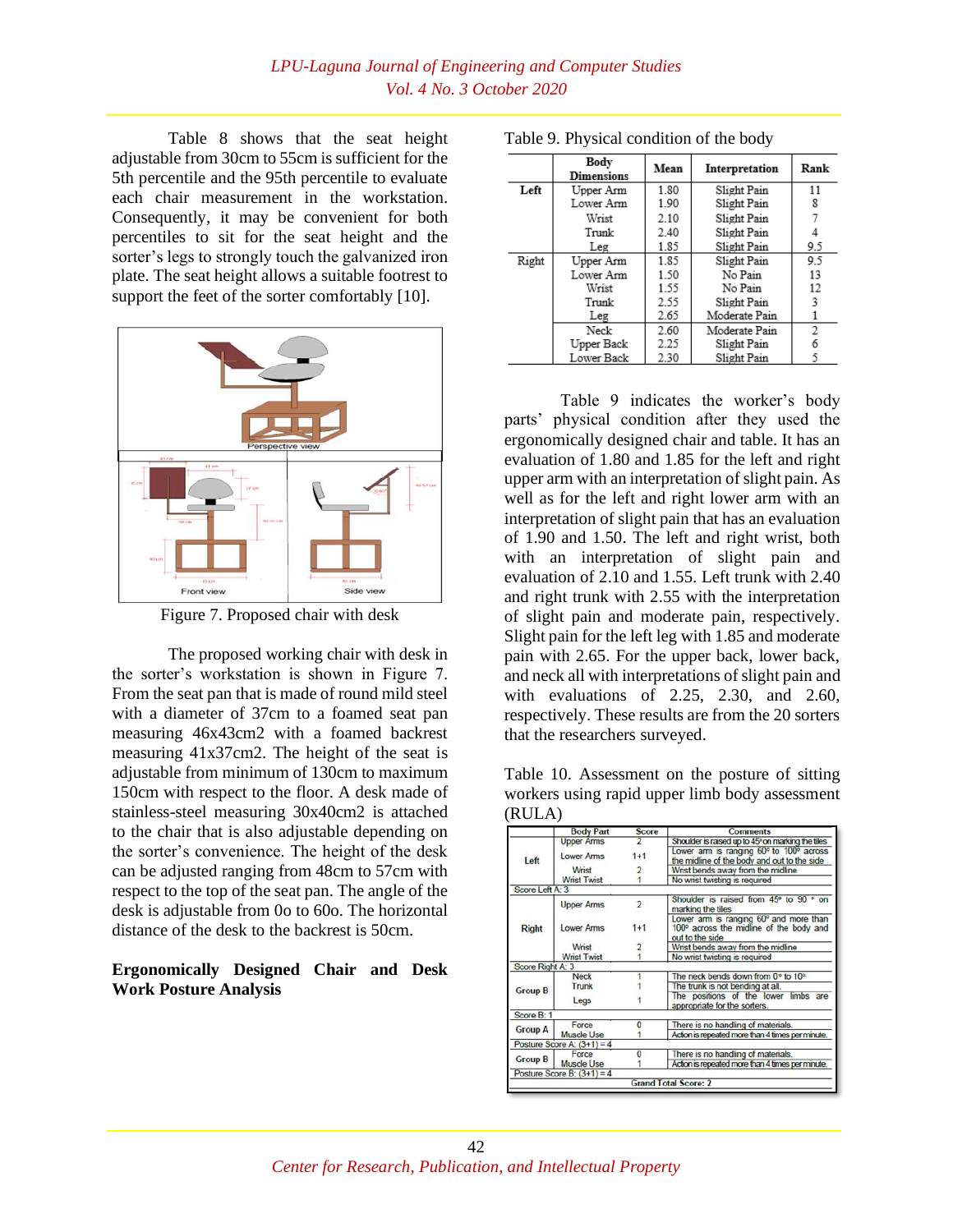Table 10 indicates the posture score of the workers. The researchers evaluate each body part using the RULA worksheet. For the group A, the left upper and lower arms as well as the wrist scored with 2, and 1 for wrist twist. For the right upper and lower arms, the score is 3, the wrist scores 2 and wrist twist, 1. For group B, the neck, trunk, and legs are all evaluated with the same score of 1. For force and muscle used for both groups, they have a grand total score of 7, thus, investigation and changes are required immediately.



Figure 8. Pareto analysis of sick leaves as of June and July 2019

Based on the data from Figure 8, 80 percent of the reason for sick leave is due to multiple abrasions, URTI, ureterolithiasis, systemic viral illness, and shoulder impairment. On the other hand, shoulder in pigmentation, lumbar strain, tooth extraction, SVI, and corneal abrasion are reasons that belong to 20 percent or the useful many. The data is from June 14, 2019 to July 14, 2019.



Figure 9. Frequency of lumbar strain

Figure 9 indicates the frequency of lumbar strain of sorters from April to June 2019. The incidence of lumbar strain was reduced to two as of June 2019 because the sorters started to utilize the new ergonomically designed chair with table on June 14, 2019. This shows the effectiveness of the researchers' proposed design for sorters' chair and table.



Figure 10. Actual proposed chair with table

Figure 10 shows the actual proposed chair with table that is ergonomically designed for sorters which was built last June 13, 2019.



Figure 11. Table and chair with sorters (after)

Figure 11 shows the comfortable work posture of the sorters using the new ergonomically designed chair and table. The researchers surveyed 20 sorters who got to experience to sit on the ergonomically designed chair with table.

Table 11. Effectiveness summary of the proposed chair with table

|                | <b>Physical</b><br><b>Condition (Mean)</b> | <b>Rapid Upper Limb</b><br><b>Assessment (Mean)</b>           | <b>Sick leave (Lumbar</b><br><b>Strain</b> ) |  |
|----------------|--------------------------------------------|---------------------------------------------------------------|----------------------------------------------|--|
| <b>Before</b>  | 3.57<br>Strong pain                        | 6.45<br><b>Investigation and changes</b><br>are required soon | April - 12 cases<br>$May - 7 cases$          |  |
| After          | 210<br>Slight pain                         | 245<br>Posture acceptable                                     | June to July - 2 cases                       |  |
| <b>T-value</b> | 13.90                                      | 12.65                                                         |                                              |  |
| P-value        | 0.00                                       | 0.00                                                          |                                              |  |
| Interpretation | Significant                                | Significant                                                   |                                              |  |

The summary of the effectiveness of the proposed chair with table is indicated in Table 11. For physical condition, the overall mean has an assessment of 3.57 with the interpretation of strong pain, then, after they used the proposed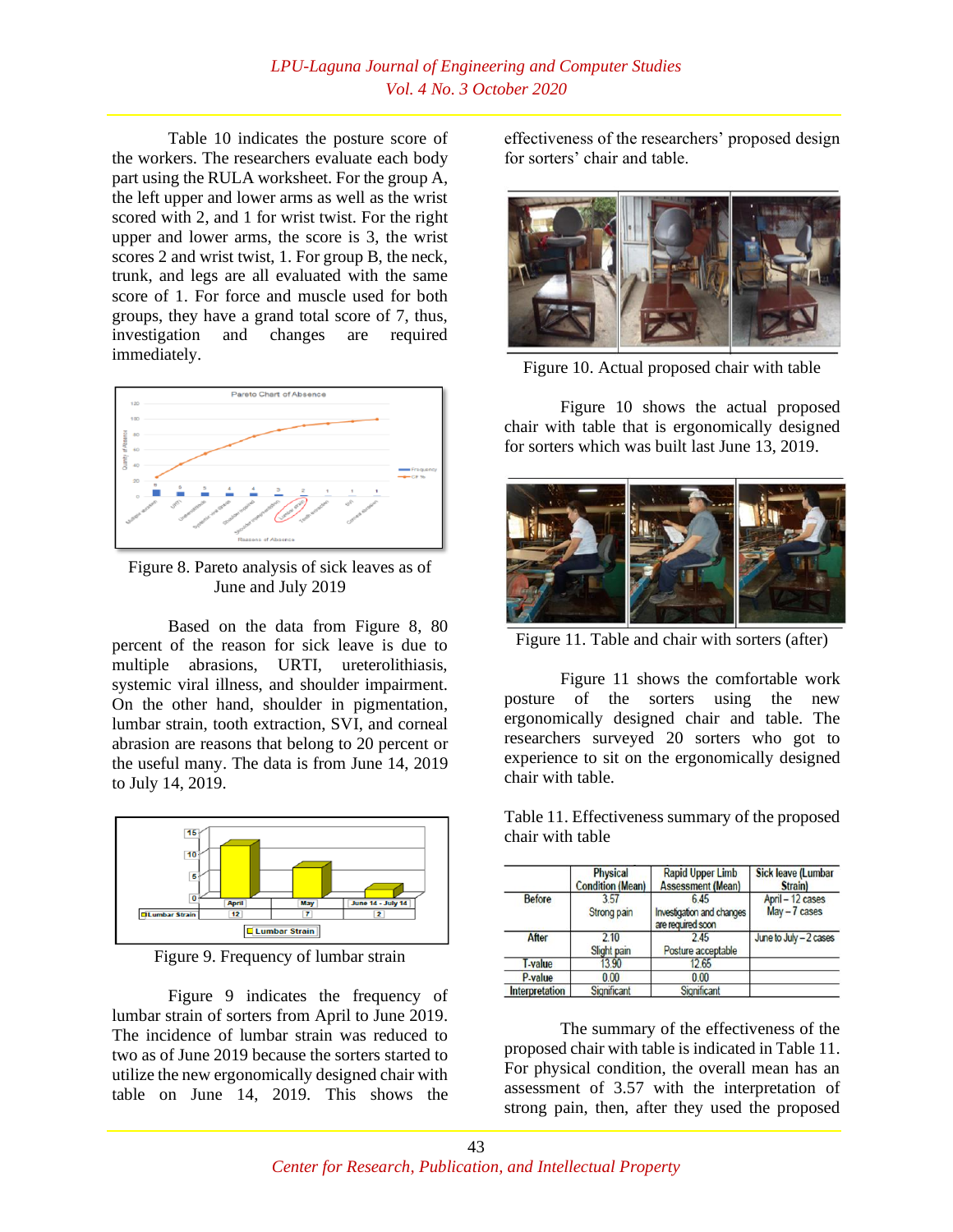chair with table, the physical condition is 2.10 with the interpretation of slight pain with a Tvalue and P-value of 13.90 and 0.00, respectively and with an interpretation of significant. While for RULA, before, the researchers evaluated the sorters with an overall mean of 6.45 with an interpretation of investigation and changes are required soon, after the sorters used the proposed chair with table, the researchers evaluated them with an overall mean of 2.45 with an interpretation of posture acceptable and T-value and P-value of 12.65 and 0.00, respectively, with an interpretation of significant.

### **IV. CONCLUSIONS AND RECOMMENDATIONS**

# **Conclusions**

The survey result from the Nordic Musculoskeletal Questionnaire shows that the sorters are currently experiencing strong pain particularly on their necks, lower backs, upper backs, and legs. The Pareto Chart of sick leaves also shows that the top reason of absence is due to lumbar strain next is lumbosacral strain. In the many days of observing the working posture of the sorters at the sorting process area, the researchers evaluated their upper body by using the RULA (rapid upper limb assessment). Using the why-why analysis, the researchers determined that the main cause of physical discomfort among sorters is the poor design of their workstation in relation to their chair and desk with respect to the tile conveyor machine that leads to musculoskeletal disorders. The sorters need the right mix of workspace to be productive while working comfortably so the researchers focused on planning an ergonomically designed workstation for the sorters by improving the sorter's chair and desk in relation with their respective tile conveyor machine. The researchers used anthropometry to help them in designing an ergonomic workstation. With the newly designed ergonomic chair and table, the incident of lumbar strain of sorters is reduced to two as of June to July 2019 from 12 in April and seven in May. This shows the effectiveness of the researchers' design for the sorters' chair and table.

### **Recommendations**

The researchers suggest further conducting ergonomic analysis on other areas of the company which can easily highlight possible risks in the workstation. The researchers recommend that the company change the remaining workstations of sorters that are still using the old chair and table into the ergonomically designed chair and table for them to feel comfortable in doing their job and reducing the chances of MSD. The researchers recommend the company to use stainless steel as their material in making an ergonomic chair and desk because stainless steel is less expensive long term when total life cost is considered due to its remarkable properties such as versatility, high corrosion resistance, and strength. The researchers recommend future researchers in line with this study to find different aspects that affect workers while performing their tasks.

# **REFERENCES**

- [1] C. Roth, (2011). "The importance of ergonomics for the safety professional," [Online]. Available: https://www.ehstoday.com/news/importance -ergonomics-safety-3009
- [2] J. Thomas, (2012). "Ergonomics and workplace design," [Online]. Available: https://workdesign.com/2012/08/ergonomics -and-workplace-design/ [Accessed 25 May 2019].
- [3] Canadian Center for Occupational Health and Safety. (2014). "Work-related musculoskeletal disorders (WMSDs)," [Online]. Available: https://www.ccohs.ca/oshanswers/diseases/r mirsi.html. [Accessed 25 May 2019].
- [4] Dr. W. Morrison, (2019). "What You Should Know About Low Back Pain," [Online]. Available: https://www.healthline.com/health/lowback-pain-acute
- [5] Y.-L. Chen, Y. Chen, W.-C. Lin, Y.-H. Liao, & C.-J. Lin, (2019). "Lumbar posture and individual flexibility influence back muscle flexion-relaxation phenomenon while sitting," International Journal of Industrial